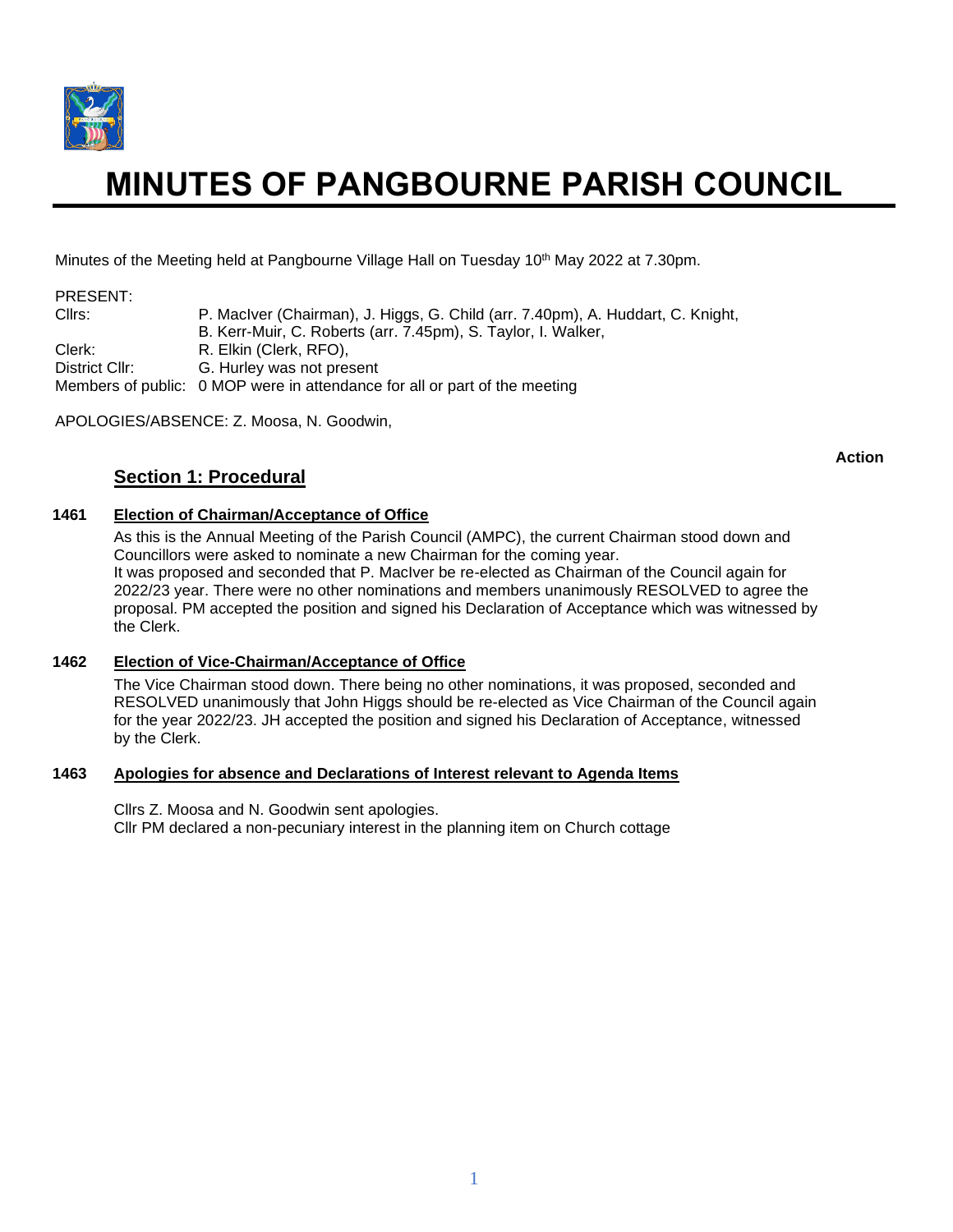#### **1464 Appointment to Standing Committees**

- **i. Grounds Committee**
- **ii. Finance and Compliance**
- **iii. Village Hall Committee**
- **iv. Planning**
- **i. Grounds Committee NG GC CR IW ZM PM ex officio JH ex officio ii. Finance and Compliance BKM NG IW PM ex officio JH ex officio iii.Village Hall Committee IW AH CK ST PM ex officio JH ex officio iv.Planning JH (ex officio) BKM NG CR GC PM ex officio 1465 Appointment to working Groups i. Emergency Group ii. Cemetery Group i. Emergency Group IW CR JH PM ii. Cemetery Group Disband via next grounds meeting 1466 Members on outside Bodies i. Pang Valley Flood Forum iii.Pangbourne Twinning Assoc v. AWE Liaison ii. Fanny Maria Kemp Trust iv.Breedons Trust i. Pang Valley Flood Forum JH IW ii. Fanny Maria Kemp Trust JH iii.Pangbourne Twinning Assoc PM iv.Breedons Trust CR v. AWE Liaison**

**PM was also happy to represent the council on the Adventure Dolphin Charity where he is also a Trustee, as is AH**

**BKM is happy to be the AWE liaison Cllr**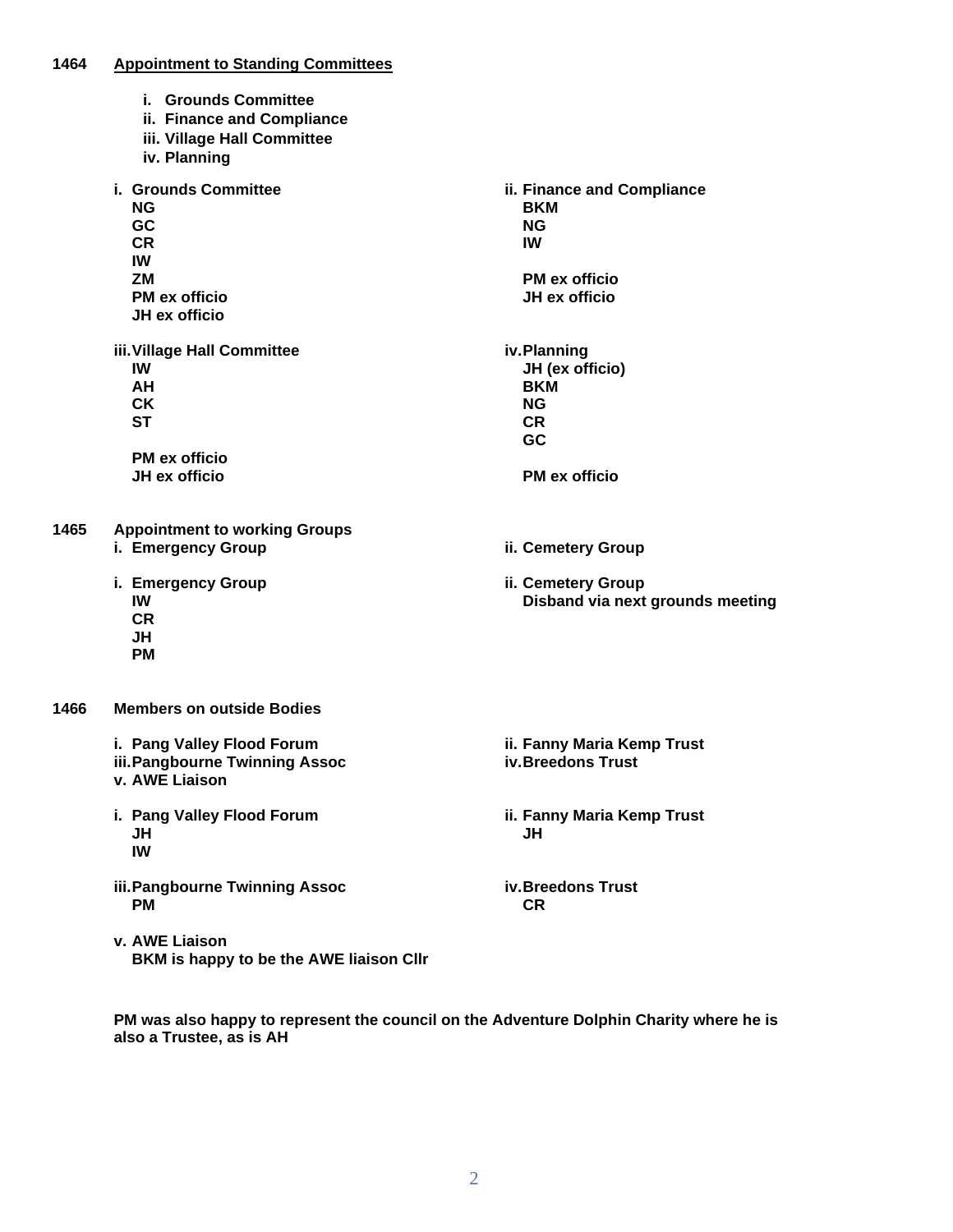# **1467 Minutes of the Parish Council Meeting held on 10 th May 2022**

It was **RESOLVED** unanimously that the Minutes of the Meeting of 10th May 2022, having been taken as read, were a true and accurate record and were duly signed by the Chairman

# **1468 Outstanding actions carried over from previous meetings.**

| Actions relating to Recreation Ground and renewal of leases and licences. ONGOING<br>Street light replacement in the Moors. PM and Clerk have met with the resident - ONGOING<br>Defibrillator training to be arranged - ONGOING                                                                                    | <b>NG Clerk</b><br><b>PM Clerk</b><br>Clerk |
|---------------------------------------------------------------------------------------------------------------------------------------------------------------------------------------------------------------------------------------------------------------------------------------------------------------------|---------------------------------------------|
| Village Bench repair and replacement proposal - ONGOING                                                                                                                                                                                                                                                             | Clerk/GC                                    |
| Platinum Jubilee celebrations June 2022 - ONGOING. The Clerk noted that the council had been<br>unsuccessful in obtaining a grant                                                                                                                                                                                   | Chairman                                    |
| Chiltern walk ivy clearance and project work – ONGOING – Clerk to obtain quotes and instruct<br>work                                                                                                                                                                                                                | Clerk                                       |
| Cemetery Car Park, opening arrangements – ONGOING CR to follow up                                                                                                                                                                                                                                                   | CR.                                         |
| Speeding concerns in village – IW and CR have been following up with West Berkshire Council<br>Highways Dept via Gareth Dowding. A speed check for Pangbourne Hill has been undertaken and<br>a Variable Device has been installed temporarily and will be monitored. GC and IW will continue to<br>follow this up. | <b>IW CR</b>                                |
| The playground gates are to be ordered and arrangements for resurfacing need to be made.<br>Clerk, NG and PM to meet to discuss plans for new waste arrangements at the recreation ground<br>Financial Requisitions – The Clerk has checked the references to FU legislation and these have                         | Clerk<br>CIK PM NG<br>Clerk/BKM             |

- Financial Regulations The Clerk has checked the references to EU legislation and these have not yet been updated in the national model. BKM will run a review of the 2018 version.
- ACTIONS COMPLETED: Emergency Planning – The Asst Clerk has arranged for the generator to be emptied and cleaned. The new defibrillator has been installed at St Bernadette's.

# **Section 2: Decision Making**

## **1469 To CONSIDER and RESOLVE further works at the first meadows copse to stump grind, level and sow grass as per quotation circulated with the agenda and to consider seeking quotations for treatment for the remaining two copses.**

- The Clerk reported that work to crown lift trees at the first copse on the meadow had taken place over Easter and the area now looks much better and has been cleared of waste and scrub which should help with anti-social behaviour in this area as visibility had been improved. After discussion, it was agreed to approve further works to fully stump grind, level and sow grass seed in this area to make it useable for the public.
- A discussion took place regarding investigating further works at the meadows on the second and third copses. It was agreed to look into exactly where the copses sat as regards NT land and whether permission would be needed to undertake any works.
- It was agreed that the Clerk look into this and seek three quotes for work to copse number two and bring back her findings to council. Only after this had been completed, and the impact on the "natural aspect" of the meadows been assessed, would a quote for the third copse be considered. It was further agreed that the cleared copses should be left to slowly grow back rather than receiving regular clearance. Clerk

## **1470 To CONSIDER and RESOLVE to approve actions relating to repair, removal and replacement of the mooring posts at the river meadows**

• The Clerk stated her concerns that the mooring posts at the meadows needed to be monitored. It was agreed that the Clerk and Cllrs meet with the contractor who had recently installed the wooden posts by the track to look at what could be done and at what cost. The preferred option will be to remove any unsafe posts and make safe rather than to replace having sought advice from the EA and National Trust

Clerk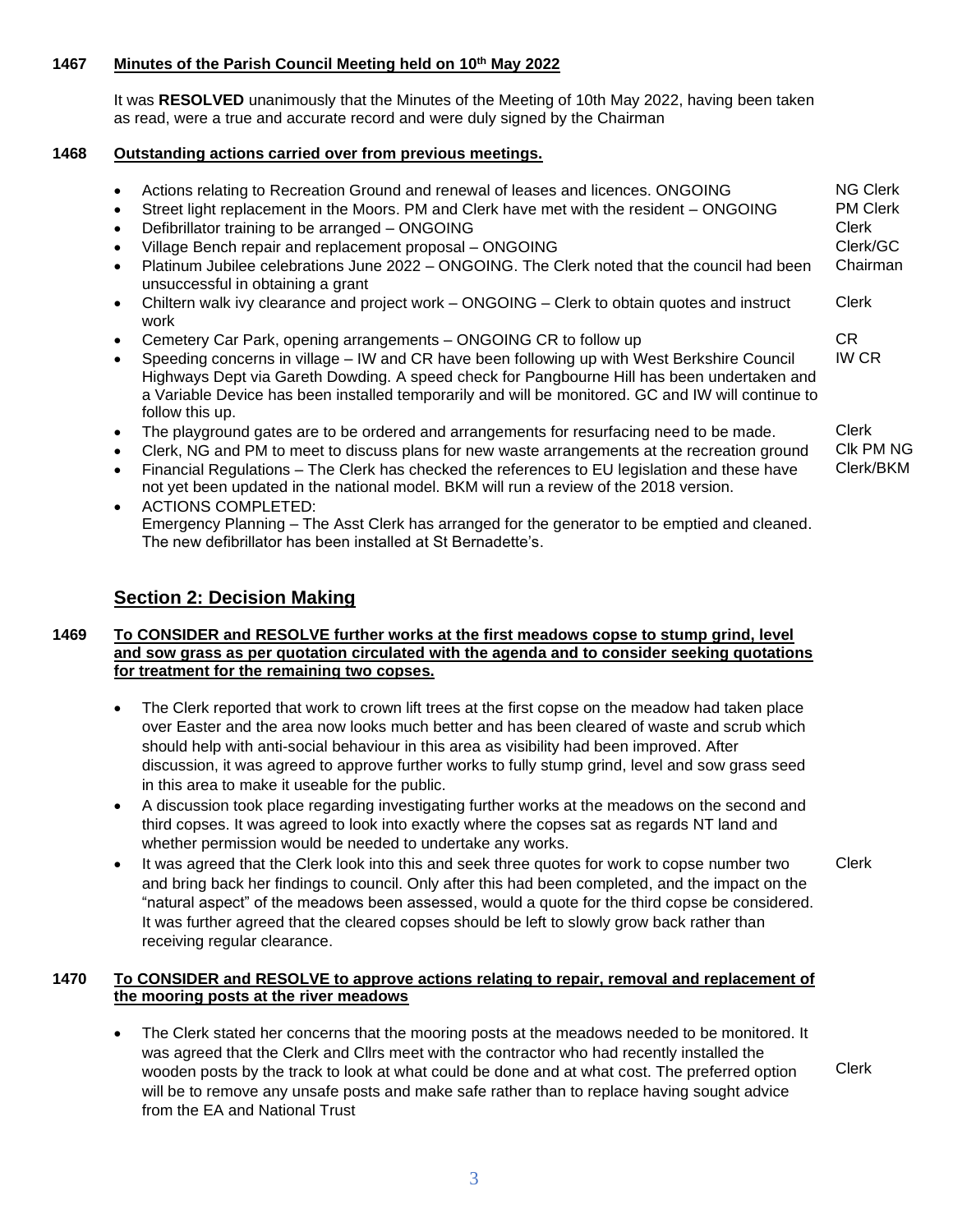## **1471 To CONSIDER and agree a new policy for the annual council insurance which is due for renewal from 1 st June**

- The Clerk reported that she had met with the Council's insurance brokers in April but had only been able to secure one quotation from the market rather than three through the broker this year due to a number of market changes. She has approached two other providers, however was still awaiting final quotations and expressed her disappointment that she was not able to obtain these in time for the meeting as the policy is due for renewal at the beginning of June.
- The Clerk noted that industry market changes this year, combined with the re-valuation of the Council's buildings, and recent claims meant that the premium would rise.
- Cllrs discussed the quotation received to date and the options likely to be offered by the other providers based on a summary from the Clerk. It was agreed that the Clerk be authorised to approve an insurance quotation up to the value of £8,000 including a separate flood policy if necessary and that agreement be reached on the final policy between meetings to allow this to be renewed in time. The decision will be ratified at the next meeting.

#### **1472 To review the Annual Parish Meeting held last month and agree any actions for future meetings**

- A brief review of the meeting took place and it was generally agreed that it was a successful evening with a good turnout from residents and speakers.
- It was again suggested that the meeting could take a more hybrid form going forward, to reduce the length of time given to presentations by encouraging groups to present via stands and displays instead. It was also suggested that the informal, social elements of the evening could come halfway or at the end.
- Thanks were given to the Clerk and Asst Clerk for their hard work in organising the meeting.

## **1473 To RECEIVE an UPDATE from the Recreation Ground working group and agree any actions necessary to take matters forward**

• As several members of the working group were absent from the meeting it was agreed to defer this agenda item.

#### **1474 To receive an update on jubilee activities and agree any actions necessary – particularly the time capsule event – and agree Councillors to take this on.**

- The Asst Clerk has been making preparations for the event and it was reported that discussions were taking place with the primary school and local groups for a daytime presentation and burial of the capsules. This will take place after the long bank holiday weekend to enable pupils from the school to attend. It was agreed that the capsules would be buried for 30 years with a view to being lifted after that.
- PM, GC expressed an interest in attending the event
- The jubilee bunting made from recycled fabric by a group of volunteers is due to be erected around the village in the coming weeks.

Clerk All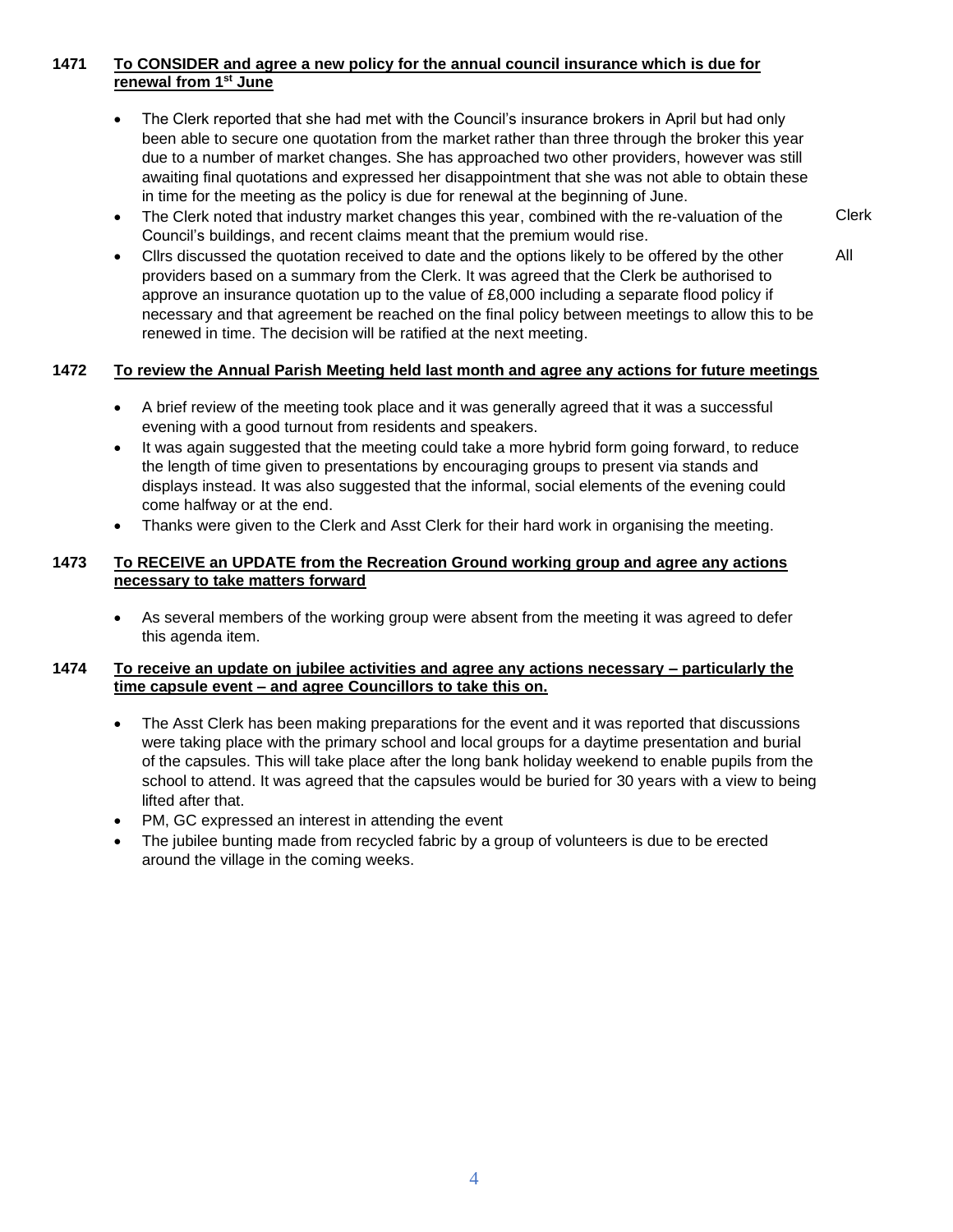# **1477 Planning:**

- **i. To receive the list of Planning recommendations since the last meeting (if any)**
- **ii. To discuss and agree responses not already resolved by Planning Committee plus any other urgent applications received before the meeting:**

#### **Comment**

i. There have been no responses since the last meeting

| ii.<br>St Andrews School, Buckhold, Pangbourne, RG8 8QA<br>22/00953/FUL        |              |
|--------------------------------------------------------------------------------|--------------|
| 22/00979/OOD<br>Coombe Park, Coombe Park Road, Whitchurch On Thames, RG8 7OT   | No objection |
| 22/00997/HOUSE<br>Badgers, Riverview Road, Pangbourne, RG8 7AU                 | No objection |
| First Floor, Abacus House, Horseshoe Road, Pangbourne, RG8 7JQ<br>22/01037/FUL | No objection |
| 22/01054/HOUSE Wharf House, Ferry Lane, Pangbourne, RG8 7DW                    | No objection |
| 22/01120/LBC2<br>Church Cottage, Pangbourne Hill, Pangbourne, RG8 7AX          | No objection |
| 22/01099/HOUSE 16 Purley Way, Pangbourne, RG8 7JY                              | Objection    |
| 22/01140/HOUSE 23 Briars Close, Pangbourne, RG8 7LH                            | Objection    |

#### **1478 Finance:**

- **i. To RESOLVE to APPROVE Accounts reconciliation as at 30th April 2022**
- **ii. TO RESOLVE to APPROVE the payment schedule as appended to the agenda for May 2022**
- **iii. TO NOTE the receipt of the first instalment of the 2022/23 Precept**
- **iv. TO RESOLVE TO APPROVE Standing Orders and Direct Debits for the 2022/23 year**
- i. The accounts reconciliation for April 30th 2022 was approved
- ii. The payments due in May 2022 of £24,889.68 as appended to these minutes were unanimously approved by the Council.
- iii. It was noted that the first installment of the Council Precept has been received for this year.
- iv. The Clerk presented current DD payments and Standing Orders and suggested additional ones for this year. These were agreed by Council for the coming year.

# **1479 Policies and Procedures**

#### **To consider to RESOLVE to approve the Policies previously circulated and taken as read.**

**POLICY:** None this month

# **Section 3: Updates and Progress Reports**

#### **1480 Reports from Committees, Working Parties and individual Councillors**

#### Grounds Committee

• No report as the Chairman was absent

#### Village Hall Committee

- IW reported that the central heating system is still causing problems and continues to lose pressure. Two internal expansion vessels have been replaced and there is one further external vessel which could be replaced if necessary. If the issue is still not resolved after that, a radwell fix could be done.
- IW also stated the need to look at the heating system holistically for the future.
- The solar project is ongoing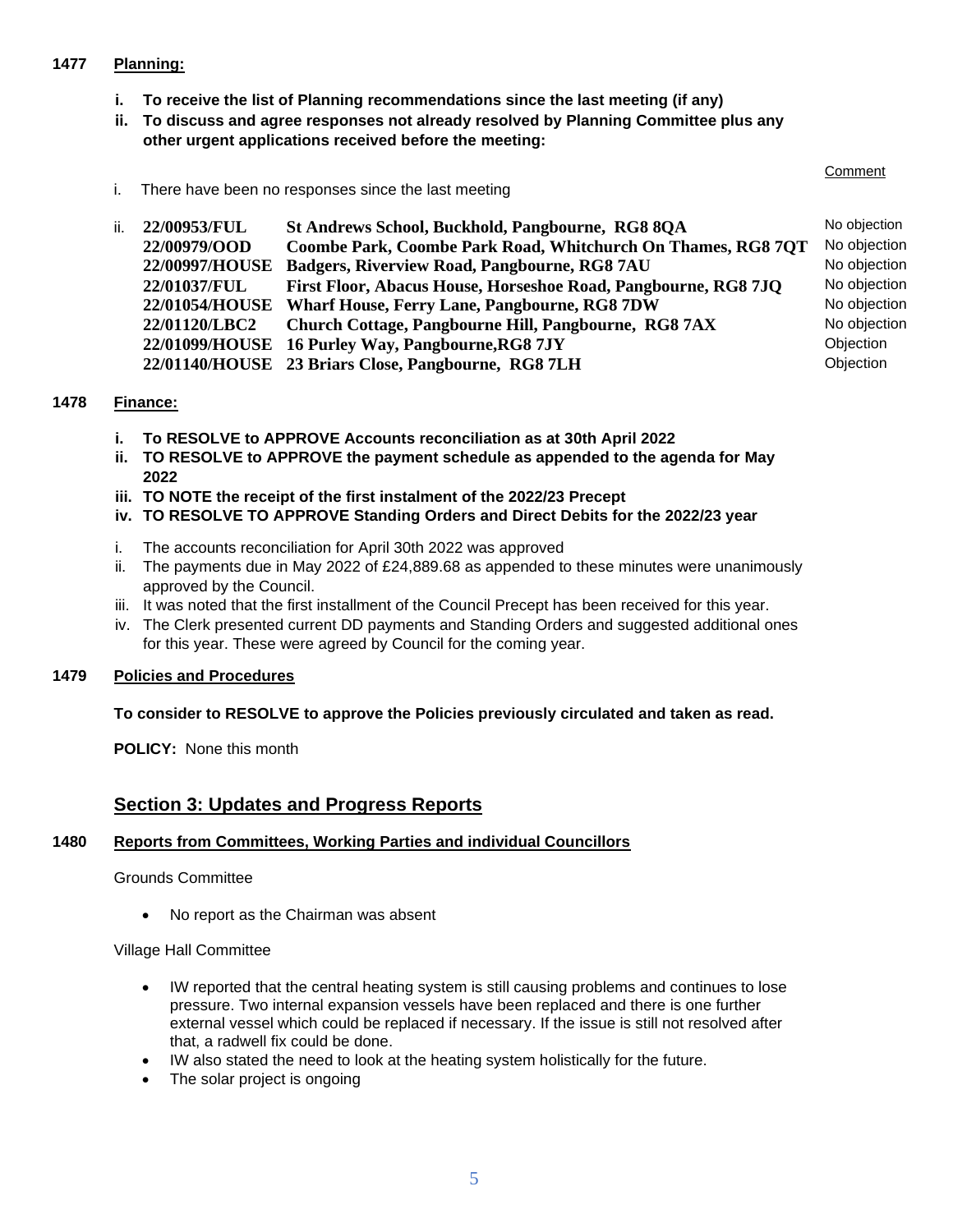# **1481 To receive a brief report from the Chairman**

• The Chairman gave a brief report and noted that the fire service had been called to the meadows.

## **1482 Clerk's Report**

- i. The Clerk stated that roadworks were planned for St James Close which would involve closing the main car park, and for the footpath under the railway bridge on Whitchurch Road in the village which would mean closing this essential route. The Clerk will advertise these as widely as possible, however both were much needed works.
- ii. The Clerk provided an update to councillors on a matter at the Cemetery
- iii. There has been an arson incident in the toilets with damage to the baby change facilities
- iv. Waste arrangements, recreation ground this project is outstanding. The Clerk asked for a meeting with Councillors
- v. Dog bins update these have arrived and installation is being arranged
- vi. Chiltern Walk ongoing matters relating to the goals and perimeter. The Clerk has met with a tree officer from West Berkshire.

#### **1483 To receive a report from the District Councillor**

The District Councillor did not attend the meeting and did not send a report

## **1484 To answer questions from Councillors, request items for next meeting or receive any items for information only**

- BKM raised the issue of changes to the NAG (Neighbourhood Action Group) meeting with Police and neighbouring parishes. She suggested that Pangbourne could offer to host.
- Email addresses
- CR reported that he has recently visited a park with his family which was exceedingly well managed in terms of its staffing, signage and other arrangements. He suggested that there are a number of ways Pangbourne could adopt a similar approach and look into temporary summer wardens. The Clerk raised the issue of holiday and sickness cover/role resilience for the parish's existing warden.

#### **1485 Correspondence:**

• None not already previously circulated or discussed

# **Section 4: Confidential Session**

**Pursuant to section 1(2) of the Public Bodies (Admission to Meetings) Act 1960 it is resolved that, because of the confidential nature of the business to be transacted, the public and the press leave the meeting during consideration of the items detailed below.**

**1486** None this month

# **1487 Section 5: Closure**

There being no further business the Chairman closed the meeting at 9.43pm. The next scheduled meeting will be held on Tues 14th June 2022 at 7.30pm.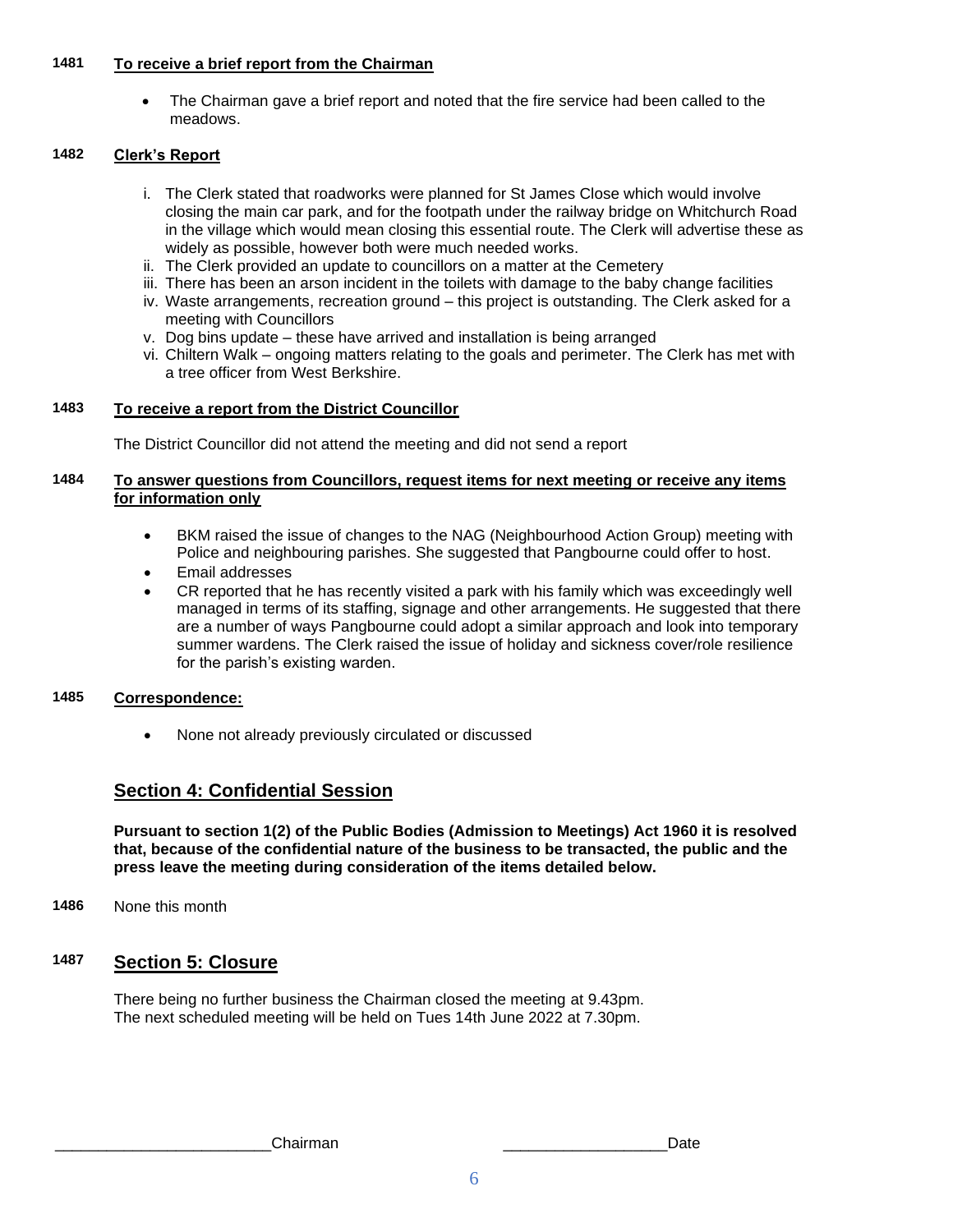# **PLANNING APPLICATIONS TO BE REVIEWED AT OR BEFORE PARISH COUNCIL MEETING ON 10th May 2022**

| <b>APPLICATION NUMBER</b>   | <b>PROPOSAL</b>                                                                | Recommendation          |
|-----------------------------|--------------------------------------------------------------------------------|-------------------------|
| 22/00953/FUL                | Proposed extension to the nursery building, installation of                    | No objection            |
| (adjacent parish)           | air source heat pump and associated works.                                     |                         |
|                             | St Andrews School, Buckhold, Pangbourne, Reading,                              |                         |
|                             | <b>RG8 8QA</b>                                                                 |                         |
| 22/00979/OOD                | 22/S1324/FUL: The erection of a replacement dwelling                           | No objection subject to |
| (Out Of District Planning   | and associated works.                                                          | listing decision        |
| <b>Consultation - South</b> | Coombe Park, Coombe Park Road, Whitchurch On                                   | Comment re green energy |
| <b>Oxfordshire District</b> | Thames, RG8 7QT                                                                |                         |
| Council)                    |                                                                                |                         |
| 22/00997/HOUSE              | Two storey front extension                                                     | No objection            |
|                             | Badgers, Riverview Road, Pangbourne, Reading,<br><b>West Berkshire RG8 7AU</b> |                         |
| 22/01037/FUL                | Change of use from Use Class E(g) (offices) to use as a                        | No objection            |
|                             | Beauty Salon, offering Beauty and Advanced Skin                                | Comment re waste        |
|                             | Aesthetics to clients (sui generis).                                           | arrangements            |
|                             | First Floor, Abacus House, Horseshoe Road,                                     |                         |
|                             | Pangbourne, Reading, West Berkshire RG8 7JQ                                    |                         |
|                             |                                                                                |                         |
| 22/01054/HOUSE              | Construction of a 1.5 storey Kitchen/Diner                                     | No objection            |
|                             | Wharf House, Ferry Lane, Pangbourne, Reading, West                             |                         |
|                             | <b>Berkshire RG8 7DW</b>                                                       |                         |
| 22/01120/LBC2               | Installation of chairlift                                                      | No objection            |
|                             | Church Cottage, Pangbourne Hill, Pangbourne,                                   |                         |
|                             | Reading, West Berkshire RG8 7AX                                                |                         |
| 22/01099/HOUSE              | Proposed single storey side and rear extension.                                | Objection               |
|                             | 16 Purley Way, Pangbourne, Reading, West Berkshire                             |                         |
|                             | <b>RG87JY</b>                                                                  |                         |
| 22/01140/HOUSE              | Formation of new first floor side extension over existing                      | Objection               |
|                             | garage, re working of existing front porch withy roof over                     |                         |
|                             | and single story rear extension. Shed to end of garden                         |                         |
|                             | 23 Briars Close, Pangbourne, Reading, West                                     |                         |
|                             | <b>Berkshire RG8 7LH</b>                                                       |                         |

# **PLANNING APPLICATIONS REVIEWED SINCE COUNCIL MEETING ON 12th April 2022**

| <b>APPLICATION NUMBER</b> | <b>PROPOSAL</b>        | <b>Recommendation</b> |
|---------------------------|------------------------|-----------------------|
|                           | <b>None this month</b> |                       |

# **WBC DECISIONS SINCE 12th April 2022**

| <b>APPLICATION NUMBER</b> | <b>PROPOSAL</b>                                           | <b>WBC Decision</b> |
|---------------------------|-----------------------------------------------------------|---------------------|
| 22/00208/HOUSE            | Demolition of existing garage. Single storey side/rear    | Approval            |
|                           | extension consisting of garage, utility room, kitchen and |                     |
|                           | dining room, porch and ensuite front extension            |                     |
|                           | 139 Bourne Road, Pangbourne, Reading, West                |                     |
|                           | <b>Berkshire RG8 7JT</b>                                  |                     |